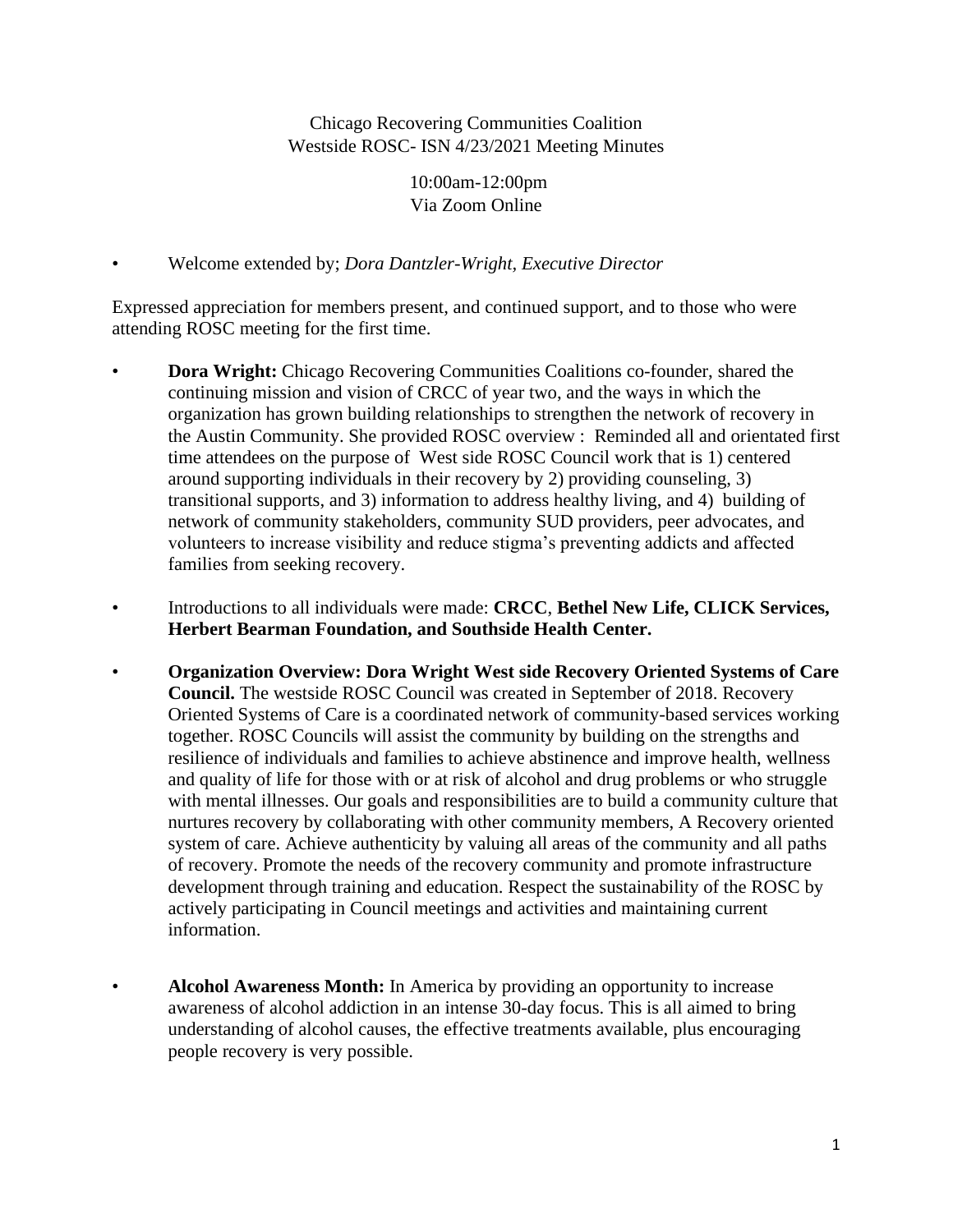- **The Formation of National Alcohol Awareness Month:** The National Council on Alcoholism and Drug Dependence (NCADD) was founded by Marty Mann, an early female member of Alcoholics Anonymous and one of the first women to find success getting sober through the 12-step group. Inspired by her own recovery experience, Mann created a group dedicated to incorporating scientific and medical research into the addiction treatment community, as well as providing in-person counseling and treatment when appropriate. Since the 1980s, NCADD has recognized each April as National Alcohol Awareness Month to promote conversations about alcohol risks and recovery.
- **The importance of Alcohol Awareness Month:** A big part of the work is to point out the stigma that still surrounds alcoholism and substance abuse in general. For many, denial is common trait among those struggling with alcoholism or alcohol abuse. Alcohol Awareness Month gives public health bodies, community centers, and treatment facilities the chance to increase their efforts to reach people who may not fully appreciate the dangers of unhealthy alcohol consumption.
- **Alcohol Consumption & The Pandemic:** "The increase in drinking, particularly among people with anxiety and depression, is consistent with concerns that the pandemic may be triggering an epidemic of problematic alcohol use." A study in October in the Journal of Addiction Medicine found that between February and April 2020, women had a greater increase in excessive drinking than men did. Respondents who are Black reported greater increases. A November study in the journal Addictive Behaviors, based on an April survey that asked about people's drinking during the previous month, found that women drank more than men in response to pandemic stress, to the point that their intake levels were roughly equal.
- **Impact of Length of Time of The Pandemic:** Previous disasters, including the 9/11 terrorist attacks, the 203 SARS outbreak and hurricane Katrina, have been followed by increases in alcohol abuse among those who experienced them and their aftermath. Researchers have never studied the impact on drinking behavior of a catastrophe that lasted as long and was as pervasive as the current pandemic. Nor did those earlier events increase social isolation while also initiating widespread changes in the availability of alcohol through takeout and delivery, as Covid-19 has. There has been more drinking at home, which is associated with domestic violence and child neglect-it is also the social impact on the family and society in general.

 **Dora Danzler- Wright**. This is pertinent to the work we are doing in the council, in the RCO, in recovery support services. It is important that we understand this information to better do our jobs and practice it on the front lines every day.